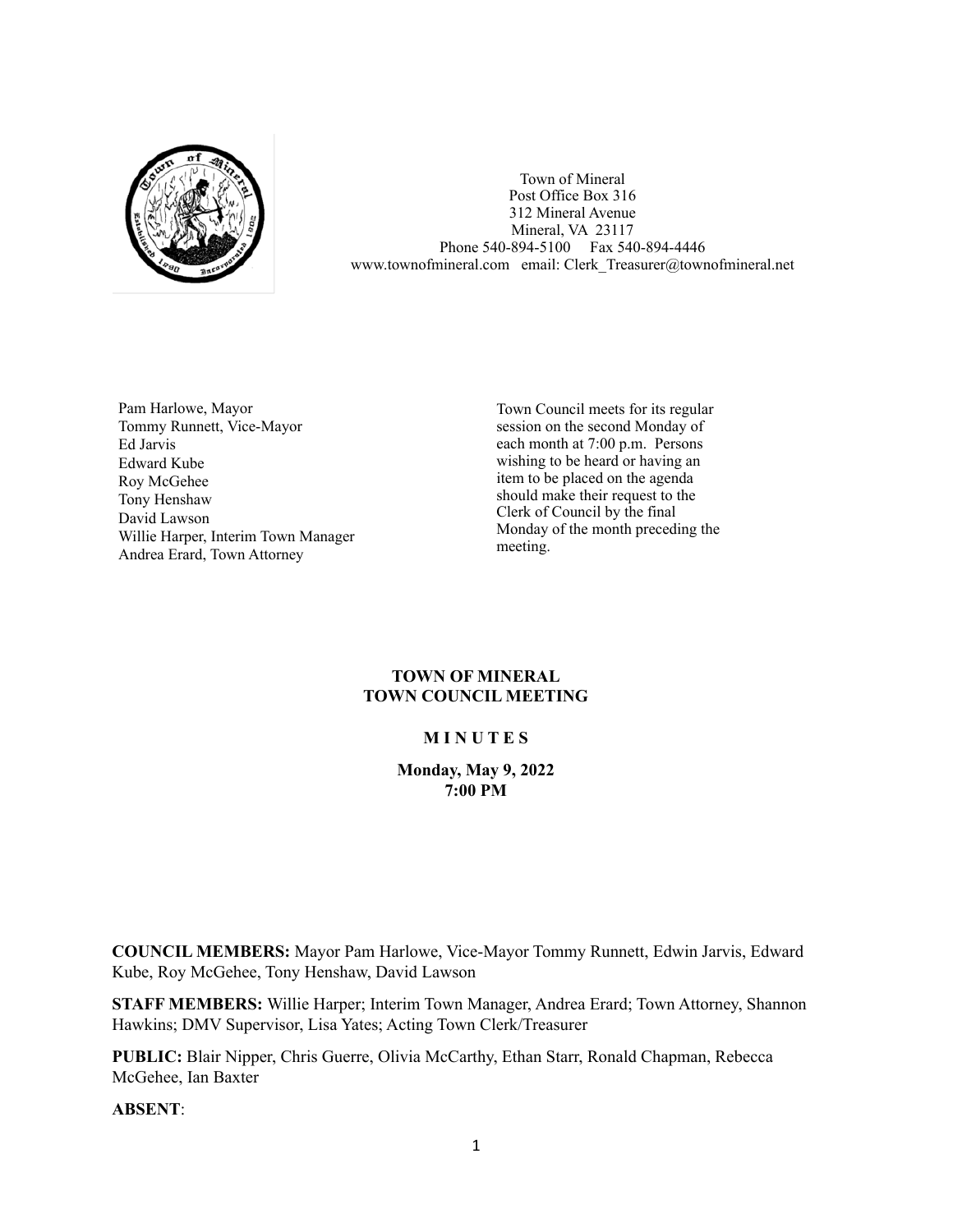# **Town of Mineral Council Meeting**

Mayor Pam Harlowe called the meeting to order with the Pledge of Allegiance.

# **Public Hearing-Tax Collection Due Date**

Mayor Pam Harlowe opened Public Hearing

Chris Guerre commented on how he would like a description of how the tax rate works

Mayor Pam Harlowe closed Public Hearing

**Motion was made by Councilman Jarvis to allow Vice Mayor Runnett to participate in meeting electronically; seconded by Councilman Henshaw Motion passed on a roll call vote.**

| Tommy Runnett – yes   | <b>Tony Henshaw - yes</b> |
|-----------------------|---------------------------|
| <b>Ed Jarvis- yes</b> | David Lawson - yes        |
| <b>Ed Kube-yes</b>    | <b>Roy McGehee</b> – yes  |

**Motion was made by Councilman Jarvis to adopt ORDINANCE NO. 2022-03 - ELIMINATE PENALTIES & INTEREST FOR TAXES PAID BY JUNE 15; seconded by Councilman Lawson. Motion passed on a roll call vote.**

| <b>Roy McGehee - yes</b>  | Tommy Runnett – yes   |
|---------------------------|-----------------------|
| <b>Tony Henshaw - yes</b> | <b>Ed Jarvis- ves</b> |
| David Lawson – yes        | <b>Ed Kube- yes</b>   |

**Motion was made by Councilman Jarvis to approve the May 2022 Agenda as amended; seconded by Councilman McGehee. Motion passed on a roll call vote.**

| Tommy Runnett – yes   | <b>Tony Henshaw - yes</b> |
|-----------------------|---------------------------|
| <b>Ed Jarvis- yes</b> | David Lawson - yes        |
| <b>Ed Kube-yes</b>    | <b>Roy McGehee</b> – yes  |

# **TJPD presentation-Hazard mitigation**

Ian S. Baxter gave a presentation on the Regional Natural Hazard Mitigation Plan update for 2023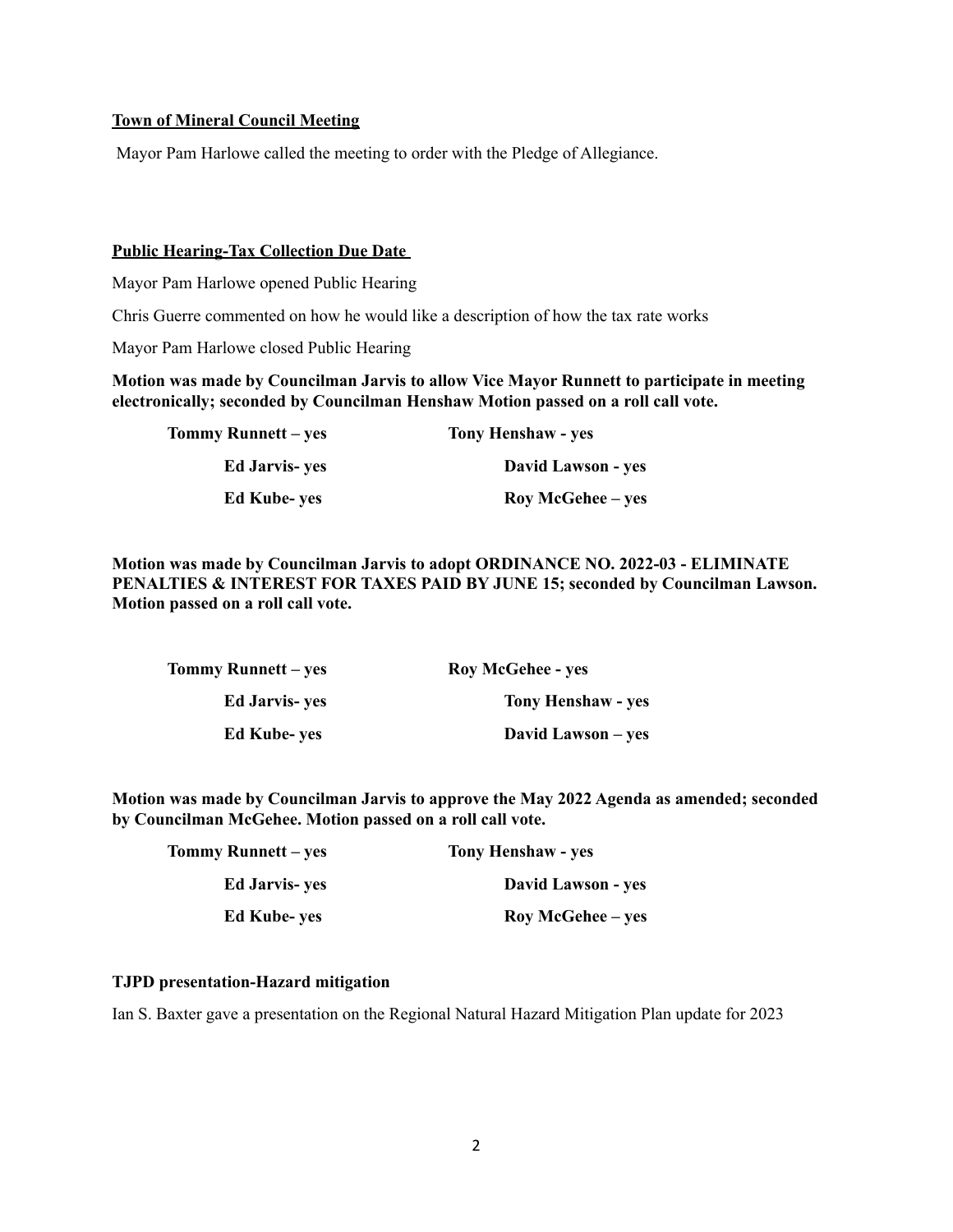# **Approval of April 2022 Council Meeting Minutes**

Action deferred to the June 13, 2022, regular Town Council meeting.

## **Public Comments**

Mayor Pam Harlowe opened the public session of the meeting.

Chris Guerre of 80 Saint Cecilia Avenue voiced his concerns regarding the Town's dumpster at the baseball field and how people are using if for their personal use. Mr. Guerre voice concerns on Town Council meetings and Town operations.

Blair Nipper of 301 West Fourth Street voiced concerns on how a reimbursement check for an overpayment of Personal Property taxes was handled.

Rebecca McGehee of 714 St. Francis Avenue voiced her concerns on recent Town Council actions.

Mayor Pam Harlowe closed the public comment session of the meeting.

### **Approval of Bills to be Paid**

**Motion was made by Councilman Lawson to approve the May 2022 bills to be paid; seconded by Councilman McGehee. Motion passed on a roll call vote.**

| <b>Tommy Runnett</b> – yes | <b>Tony Henshaw - yes</b> |
|----------------------------|---------------------------|
| <b>Ed Jarvis- yes</b>      | <b>David Lawson - yes</b> |
| <b>Ed Kube- yes</b>        | <b>Roy McGehee - yes</b>  |

### **Town Manager and Staff Reports**

The following staff reports were presented to the Council:

Interim Town Manager report presented by Mr. Harper.

DMV Supervisor report presented by Ms. Shannon Hawkins.

### **Town Attorney Report**

The Town Attorney, Ms. Andrea Erard, handed out some correspondence received from the USDA and reported that the Town will be receiving a civil rights compliance review.

# **Standing Committee Reports**

Auditor Committee Report presented by Councilman Kube. No report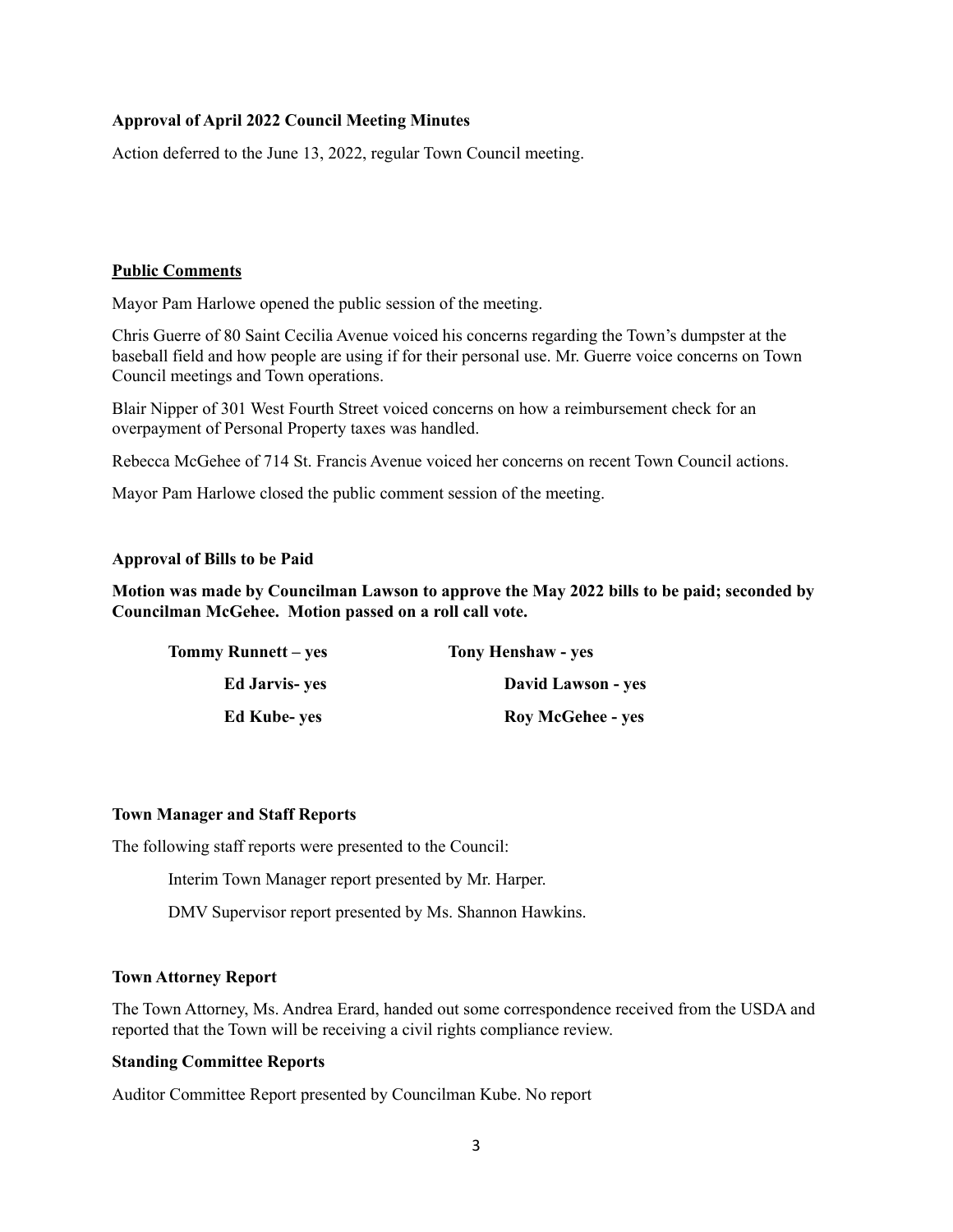Beautification/Anti-Litter Committee was presented by Councilman Kube. No report

Building Committee report was presented by Councilman Jarvis. Old files at the old town office are currently being gone through to determine what to keep and what to destroy so the Mineral Historical Society can use the building.

Budget and Finance Committee: no report

Cemetery Committee report presented by Councilman Runnett. no report

Communication Committee report presented by Councilman Kube no report

Economic Development Committee presented by Councilman Lawson no report

Personnel Committee: no report

Planning Commission report. Committee will meet 10 days from today

Police and Legal Matters Committee report presented by Councilman Runnett. No report

Streets Committee report presented by Councilman Runnett. No report

Water and Sewer Committee presented by Councilman Runnett. No report

#### **New Business**

**Request to close Forest Avenue between 9th and 10th Streets**

**Councilman Jarvis made a motion to advertise to close as requested Forest Avenue between 9th and 10th Streets and to potentially convey the property, with the cost of advertising to be paid by the property owner motion; seconded by Councilman McGehee. Motion passed on a roll call vote.**

**Tony Henshaw - yes** 

| Tommy Runnett – yes |
|---------------------|
|                     |

| <b>Ed Jarvis-yes</b> | David Lawson - yes       |
|----------------------|--------------------------|
| <b>Ed Kube-yes</b>   | <b>Roy McGehee - yes</b> |

#### **Mineral Historical Society**

Ron Chapman made a presentation regarding the Mineral Historical Society and is requesting to use the old town office to create a museum and dedicate the building to be used by the Mineral Historical Society for the fee of \$1.00 a month for 10 years. Discussion followed.

**Councilman Jarvis made a motion to advertise for a public hearing next month and put on the June agenda for consideration; seconded by Councilman Henshaw. Motion passed on a roll call vote.**

| Tommy Runnett – yes  | <b>Roy McGehee - yes</b>  |
|----------------------|---------------------------|
| <b>Ed Jarvis-yes</b> | <b>Tony Henshaw - yes</b> |
| <b>Ed Kube- ves</b>  | David Lawson – yes        |

**Upgrade of electrical connections under DMV stations**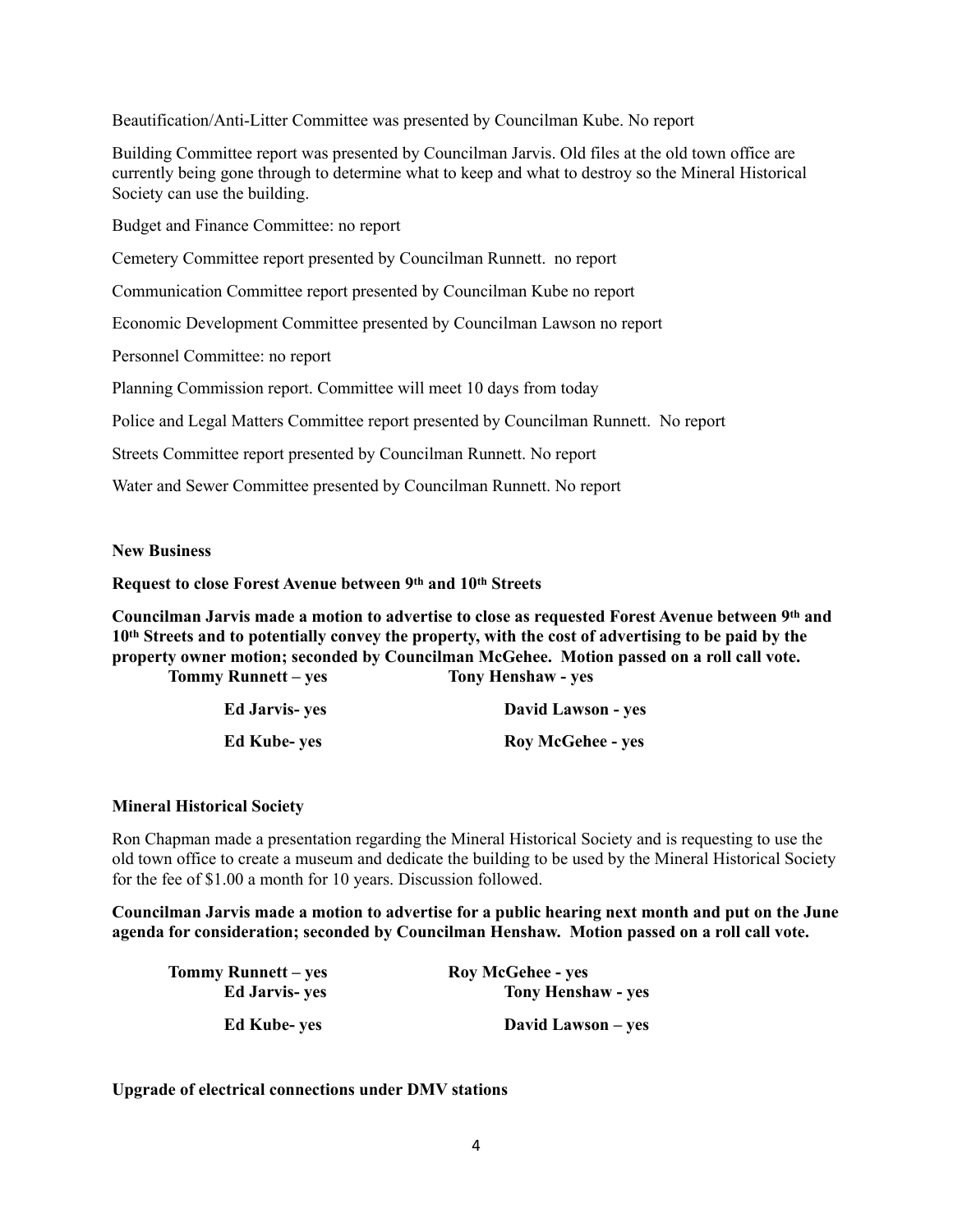Willie Harper reported that the surge protectors under the DMV workstations are old and need to be upgraded. Shannon Hawkins reported issues with credit card machines due to the type of units being used now. Approximate cost would be around \$500.00 to replace.

**Councilman Lawson made a motion to get an electrician to investigate the electrical problems at the DMV workstations not to exceed \$600.00; seconded by Councilman Kube. Motion passed on a roll call vote.**

| Tommy Runnett – yes   | <b>Roy McGehee - yes</b>  |
|-----------------------|---------------------------|
| <b>Ed Jarvis- yes</b> | <b>Tony Henshaw - yes</b> |
| <b>Ed Kube-yes</b>    | David Lawson – yes        |

**Motion was made by Councilman Henshaw to go into closed session; seconded by Councilman Lawson. Motion passed on a roll call vote.**

| Tommy Runnett – yes   | <b>Roy McGehee - yes</b>  |
|-----------------------|---------------------------|
| <b>Ed Jarvis- yes</b> | <b>Tony Henshaw - yes</b> |
| <b>Ed Kube-yes</b>    | David Lawson – yes        |

**Motion was made by Councilman Jarvis to go back into open session; seconded by Councilman Henshaw. Motion passed on a roll call vote.**

| Tommy Runnett – yes   | <b>Tony Henshaw - yes</b> |
|-----------------------|---------------------------|
| <b>Ed Jarvis- yes</b> | David Lawson - yes        |
| <b>Ed Kube-yes</b>    | <b>Roy McGehee - yes</b>  |

**Motion was made by Councilman Jarvis to reconvene and certify that only the matters identified in the motion to go into closed meeting were heard, discussed, or considered; seconded by Councilman Henshaw. Motion passed on a roll call vote.**

| Tommy Runnett – yes   | <b>Roy McGehee - yes</b>  |
|-----------------------|---------------------------|
| <b>Ed Jarvis- yes</b> | <b>Tony Henshaw - yes</b> |
| <b>Ed Kube-yes</b>    | David Lawson – yes        |

**Motion was made by Councilman Lawson to provide a job description for hiring a new Town Manager to the Interim Manager and for the position to be advertised seconded by Councilman Jarvis. Motion passed on a roll call vote.**

| Tommy Runnett – yes   | <b>Roy McGehee - yes</b>  |
|-----------------------|---------------------------|
| <b>Ed Jarvis- yes</b> | <b>Tony Henshaw - yes</b> |
| <b>Ed Kube-yes</b>    | David Lawson – yes        |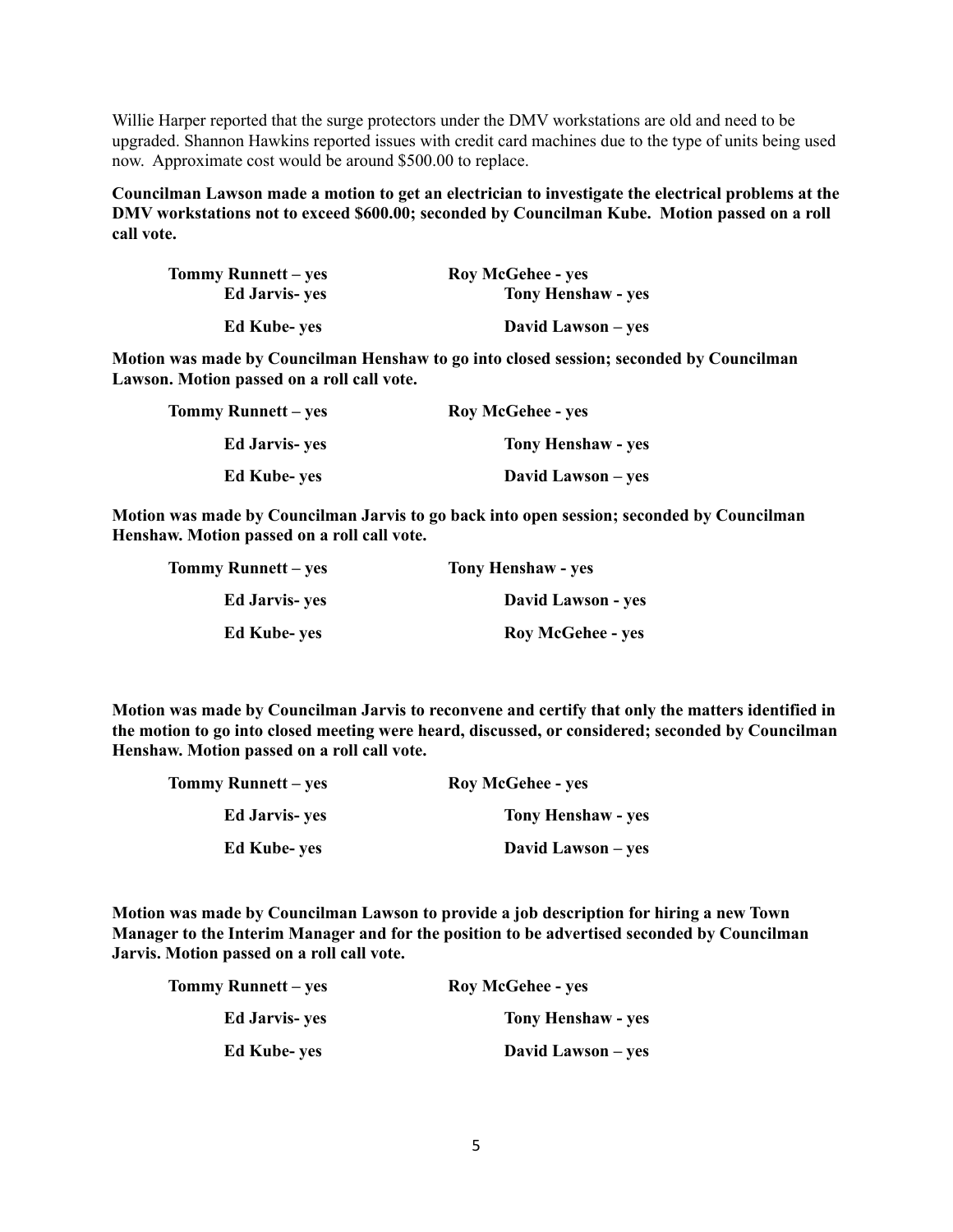**Motion was made by Councilman Kube to appoint Lisa Yates Clerk/Treasurer and Patty Finch as Clerk/Treasurer Assistant; seconded by Councilman Jarvis. Motion passed on a roll call vote.**

| Tommy Runnett – yes   | <b>Roy McGehee - yes</b>  |
|-----------------------|---------------------------|
| <b>Ed Jarvis- yes</b> | <b>Tony Henshaw - yes</b> |
| <b>Ed Kube-yes</b>    | David Lawson – no         |

**Motion was made by Councilman McGehee to adjourn the meeting; seconded by Councilman Henshaw. Motion passed on a roll call vote.**

| Tommy Runnett – yes  | <b>Roy McGehee - yes</b>  |
|----------------------|---------------------------|
| <b>Ed Jarvis-yes</b> | <b>Tony Henshaw - yes</b> |
| <b>Ed Kube-yes</b>   | David Lawson – yes        |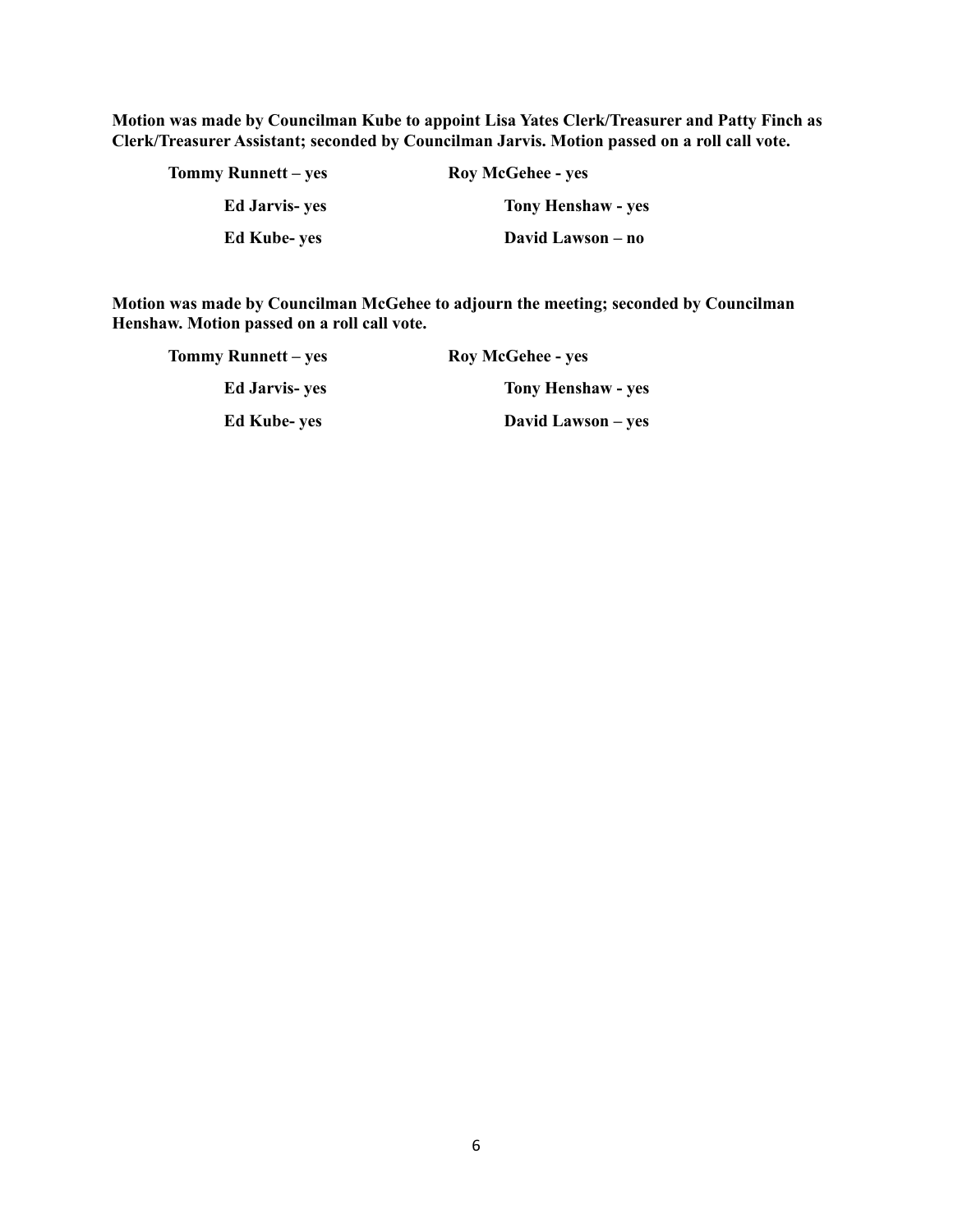### **ORDINANCE NO. 2022-03**

#### ELIMINATE PENALTIES & INTEREST

#### FOR TAXES PAID BY JUNE 15

ORDINANCE NO. 2022-03 AMENDS THE MINERAL TOWN CODE TO CHANGE THE DUE DATE FOR PERSONAL PROPERTY AND REAL ESTATE TAXES FROM MARCH 15, 2022 TO JUNE 15, 2022 AND SHALL APPLY RETROACTIVELY SO AS TO ELIMINATE LATE FEES, INTEREST AND PENALTIES FOR TAXES PAID ON OR BEFORE JUNE 15, 2022. IN 2023 AND THEREAFTER THE DUE DATE FOR PERSONAL PROPERTY AND REAL ESTATE TAXES SHALL BE FEBRUARY 15. ORDINANCE NO.2022-03IS CONSIDERED PURSUANT TO THE GRANT OF AUTHORITY CONTAINED IN VA. CODE §§ 58.1-3913. 58.1-3900, AND 58.1-3916.

BE IT ORDAINED by the Mineral Town Council, that the Mineral Town Code, Chapter 389 "Taxation," Article I "General Provisions," Sec. 389-5 "When taxes due and payable; penalty" shall be amended to read, as follows:

"[§ 389-5 When taxes due and payable; penalty.](https://ecode360.com/12068957#12068961) 

Personal property and real estate taxes shall be due and payable on June 15, 2022. Beginning in the year 2023 and thereafter, personal property and real estate taxes shall be due on the 15th day of February. Any personal property or real estate taxes not paid by the due date shall incur penalty and interest in the maximum amount permitted by the laws of the Commonwealth of Virginia."

BE IT FURTHER ORDAINED by the Mineral Town Council, that the Mineral Town Code, Chapter 389 "Taxation," Article III "Special Provisions for Personal Property Tax" Sec. 389-12.1 "Due Date Personal Property" shall be amended to read, as follows:

"§ 389-12.1 Due Date Personal Property

In the year 2022, personal property taxes shall be due and payable on June 15, 2022; thereafter personal property taxes shall be due on February 15th."